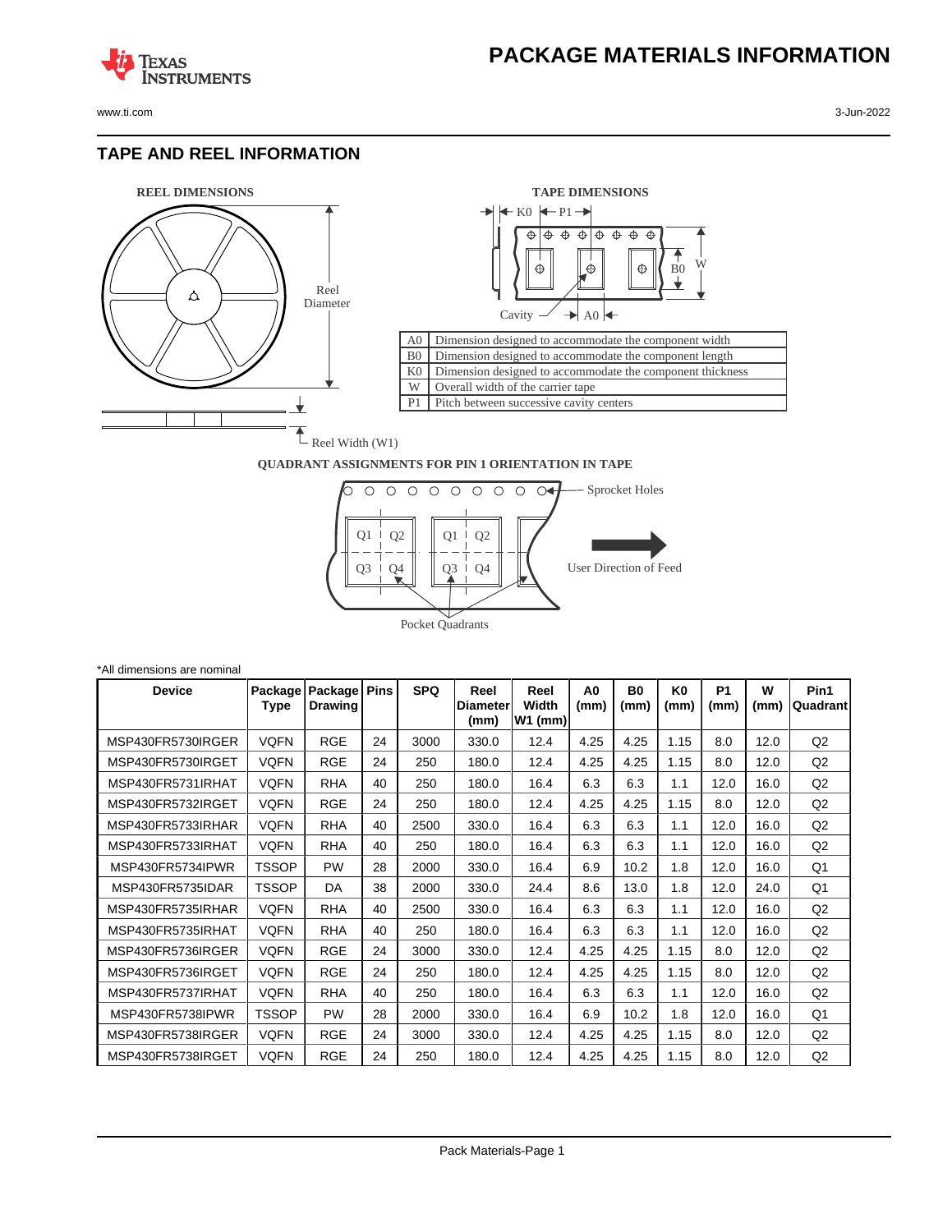# **PACKAGE MATERIALS INFORMATION**



www.ti.com 3-Jun-2022

| <b>Device</b>     | Type         | Package   Package   Pins<br>Drawing |    | <b>SPQ</b> | Reel<br>lDiameter∣<br>(mm) | Reel<br>Width<br> W1 (mm) | A <sub>0</sub><br>(mm | B <sub>0</sub><br>(mm | K0<br>(mm) | P <sub>1</sub><br>(mm` | W<br>(mm | Pin1<br><b>QuadrantI</b> |
|-------------------|--------------|-------------------------------------|----|------------|----------------------------|---------------------------|-----------------------|-----------------------|------------|------------------------|----------|--------------------------|
| MSP430FR5738IYQDR | <b>DSBGA</b> | YQD                                 | 24 | 3000       | 180.0                      | 8.4                       | 2.13                  | 2.33                  | 0.69       | 4.0                    | 8.0      | Q1                       |
| MSP430FR5738IYODT | <b>DSBGA</b> | <b>YQD</b>                          | 24 | 250        | 180.0                      | 8.4                       | 2.13                  | 2.33                  | 0.69       | 4.0                    | 8.0      | Q1                       |
| MSP430FR5739IDAR  | TSSOP        | DA                                  | 38 | 2000       | 330.0                      | 24.4                      | 8.6                   | 13.0                  | 1.8        | 12.0                   | 24.0     | Q1                       |
| MSP430FR5739IRHAR | <b>VQFN</b>  | <b>RHA</b>                          | 40 | 2500       | 330.0                      | 16.4                      | 6.3                   | 6.3                   | 1.1        | 12.0                   | 16.0     | Q <sub>2</sub>           |
| MSP430FR5739IRHAT | <b>VQFN</b>  | <b>RHA</b>                          | 40 | 250        | 180.0                      | 16.4                      | 6.3                   | 6.3                   | 1.1        | 12.0                   | 16.0     | Q2                       |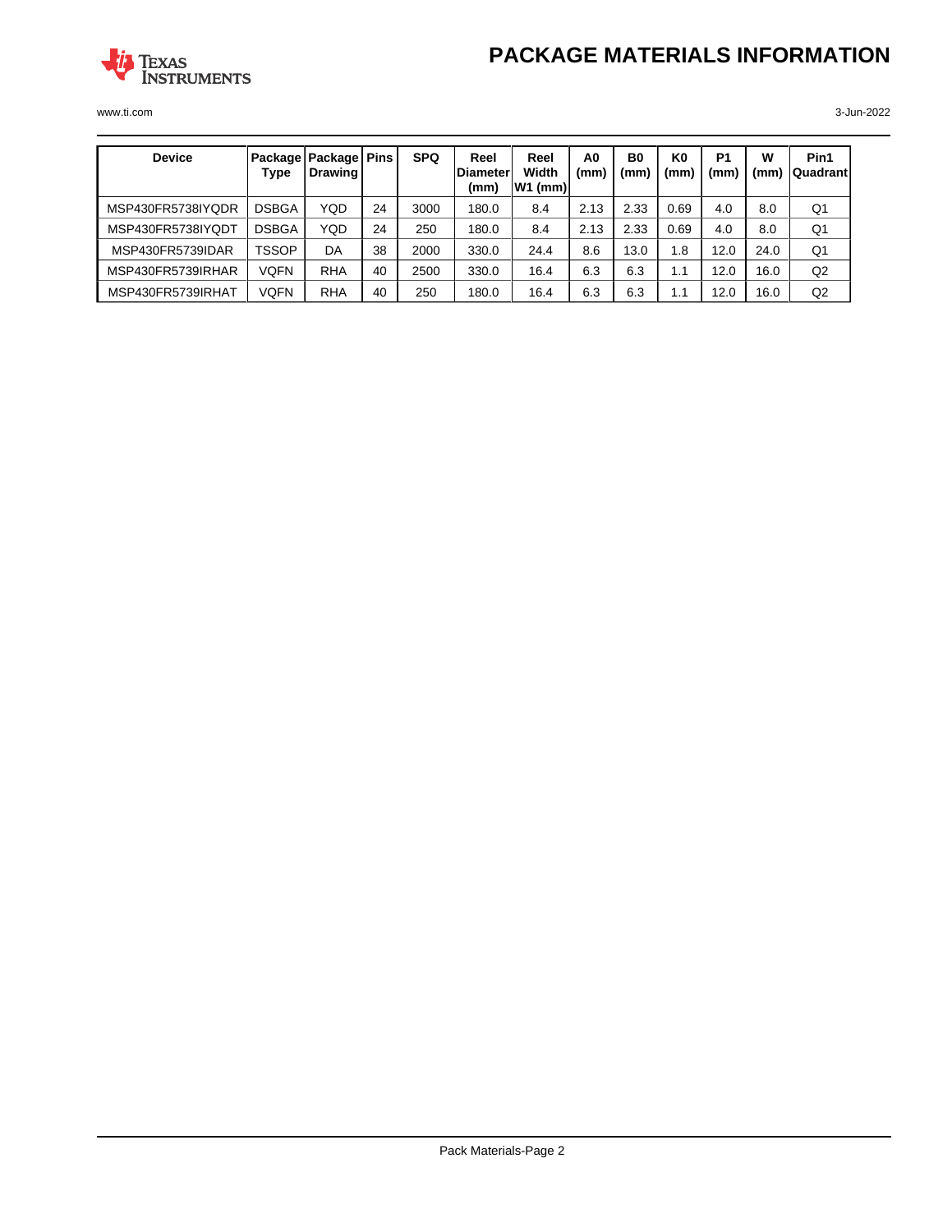

www.ti.com 3-Jun-2022

# **PACKAGE MATERIALS INFORMATION**



| <b>Device</b>     | Package Type | <b>Package Drawing</b> | <b>Pins</b> | <b>SPQ</b> | Length (mm) | Width (mm) | Height (mm) |
|-------------------|--------------|------------------------|-------------|------------|-------------|------------|-------------|
| MSP430FR5730IRGER | <b>VQFN</b>  | <b>RGE</b>             | 24          | 3000       | 367.0       | 367.0      | 35.0        |
| MSP430FR5730IRGET | <b>VQFN</b>  | <b>RGE</b>             | 24          | 250        | 210.0       | 185.0      | 35.0        |
| MSP430FR5731IRHAT | <b>VQFN</b>  | <b>RHA</b>             | 40          | 250        | 210.0       | 185.0      | 35.0        |
| MSP430FR5732IRGET | <b>VQFN</b>  | <b>RGE</b>             | 24          | 250        | 210.0       | 185.0      | 35.0        |
| MSP430FR5733IRHAR | <b>VQFN</b>  | <b>RHA</b>             | 40          | 2500       | 367.0       | 367.0      | 38.0        |
| MSP430FR5733IRHAT | <b>VQFN</b>  | <b>RHA</b>             | 40          | 250        | 210.0       | 185.0      | 35.0        |
| MSP430FR5734IPWR  | TSSOP        | <b>PW</b>              | 28          | 2000       | 350.0       | 350.0      | 43.0        |
| MSP430FR5735IDAR  | TSSOP        | DA                     | 38          | 2000       | 350.0       | 350.0      | 43.0        |
| MSP430FR5735IRHAR | <b>VQFN</b>  | <b>RHA</b>             | 40          | 2500       | 367.0       | 367.0      | 38.0        |
| MSP430FR5735IRHAT | <b>VQFN</b>  | <b>RHA</b>             | 40          | 250        | 210.0       | 185.0      | 35.0        |
| MSP430FR5736IRGER | <b>VQFN</b>  | <b>RGE</b>             | 24          | 3000       | 367.0       | 367.0      | 35.0        |
| MSP430FR5736IRGET | <b>VQFN</b>  | <b>RGE</b>             | 24          | 250        | 210.0       | 185.0      | 35.0        |
| MSP430FR5737IRHAT | <b>VQFN</b>  | <b>RHA</b>             | 40          | 250        | 210.0       | 185.0      | 35.0        |
| MSP430FR5738IPWR  | <b>TSSOP</b> | <b>PW</b>              | 28          | 2000       | 350.0       | 350.0      | 43.0        |
| MSP430FR5738IRGER | <b>VQFN</b>  | <b>RGE</b>             | 24          | 3000       | 367.0       | 367.0      | 35.0        |
| MSP430FR5738IRGET | <b>VQFN</b>  | <b>RGE</b>             | 24          | 250        | 210.0       | 185.0      | 35.0        |
| MSP430FR5738IYQDR | <b>DSBGA</b> | <b>YQD</b>             | 24          | 3000       | 182.0       | 182.0      | 20.0        |
| MSP430FR5738IYQDT | <b>DSBGA</b> | YQD                    | 24          | 250        | 182.0       | 182.0      | 20.0        |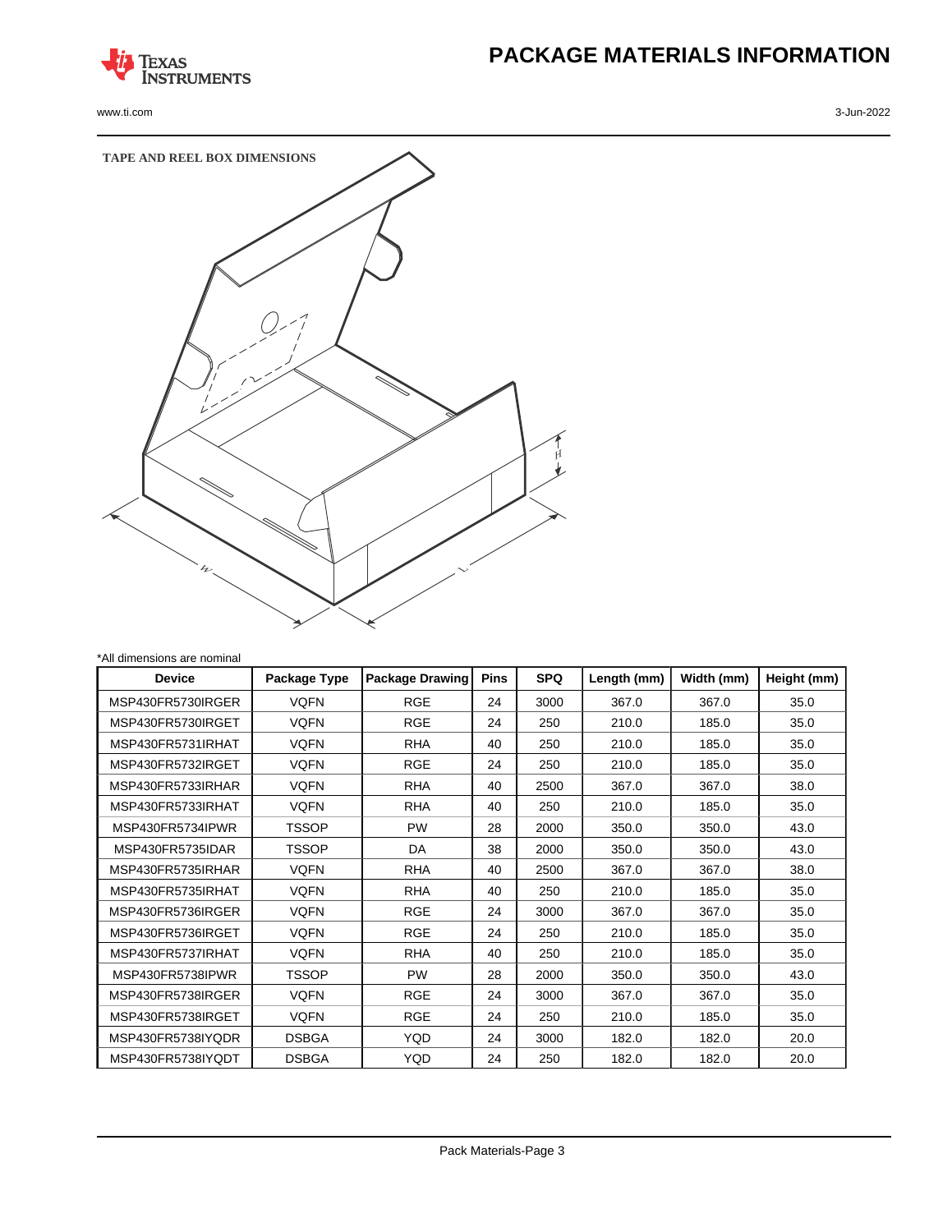

www.ti.com 3-Jun-2022

| <b>Device</b>     | Package Type | <b>Package Drawing</b> | <b>Pins</b> | <b>SPQ</b> | Length (mm) | Width (mm) | Height (mm) |
|-------------------|--------------|------------------------|-------------|------------|-------------|------------|-------------|
| MSP430FR5739IDAR  | <b>TSSOP</b> | DA                     | 38          | 2000       | 350.0       | 350.0      | 43.0        |
| MSP430FR5739IRHAR | VOFN         | <b>RHA</b>             | 40          | 2500       | 367.0       | 367.0      | 38.0        |
| MSP430FR5739IRHAT | VQFN         | <b>RHA</b>             | 40          | 250        | 210.0       | 185.0      | 35.0        |